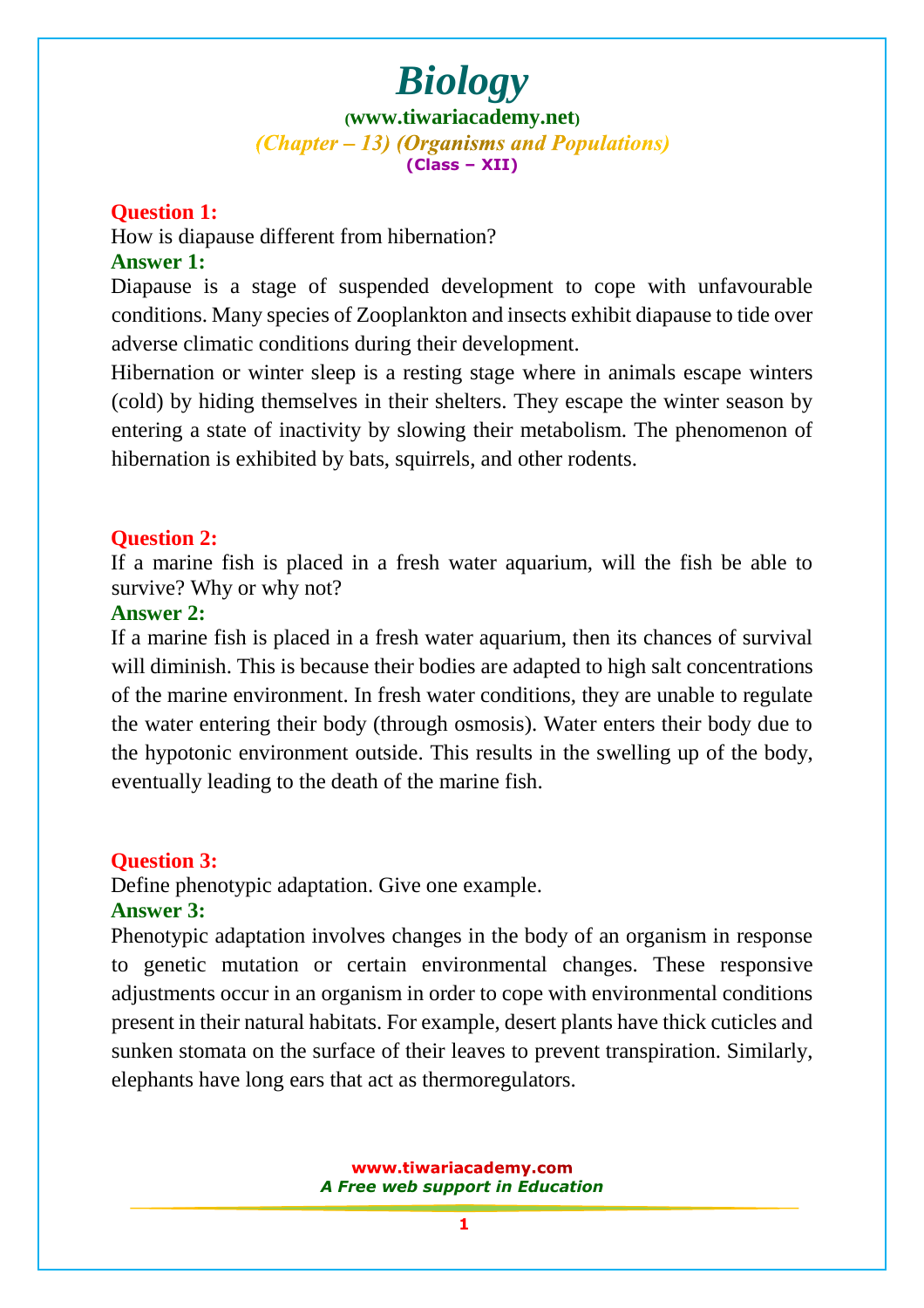**([www.tiwariacademy.net](http://www.tiwariacademy.net/))** (Chapter – 13) (Organisms and Populations) **(Class – XII)**

## **Question 4:**

Most living organisms cannot survive at temperature above 45<sup>o</sup>C<sup>o</sup>. How are some microbes able to live in habitats with temperatures exceeding 100°C?

## **Answer 4:**

Archaebacteria (Thermophiles) are ancient forms of bacteria found in hot water springs and deep sea hydrothermal vents. They are able to survive in high temperatures (which far exceed 100°C) because their bodies have adapted to such environmental conditions. These organisms contain specialized thermo-resistant enzymes, which carry out metabolic functions that do not get destroyed at such high temperatures.

## **Question 5:**

List the attributes that populations but not individuals possess.

## **Answer 5:**

A population can be defined as a group of individuals of the same species residing in a particular geographical area at a particular time and functioning as a unit. For example, all human beings living at a particular place at a particular time constitute the population of humans.

The main attributes or characteristics of a population residing in a given area are:

- $\triangleright$  Birth rate (Natality): It is the ratio of live births in an area to the population of an area. It is expressed as the number of individuals added to the population with respect to the members of the population.
- $\triangleright$  Death rate (Mortality): It is the ratio of deaths in an area to the population of an area. It is expressed as the loss of individuals with respect to the members of the population.
- $\triangleright$  Sex ratio: It is th[e number of males or femal](www.tiwariacademy.com)es per thousand individuals.
- $\triangleright$  Age Distribution: It is the percentage of individuals of different ages in a given population. At any given time, the population is composed of individuals that are present in various age groups. The age distribution pattern is commonly represented through age pyramids.
- $\triangleright$  Population density: It is defined as the number of individuals of a population present per unit area at a given time.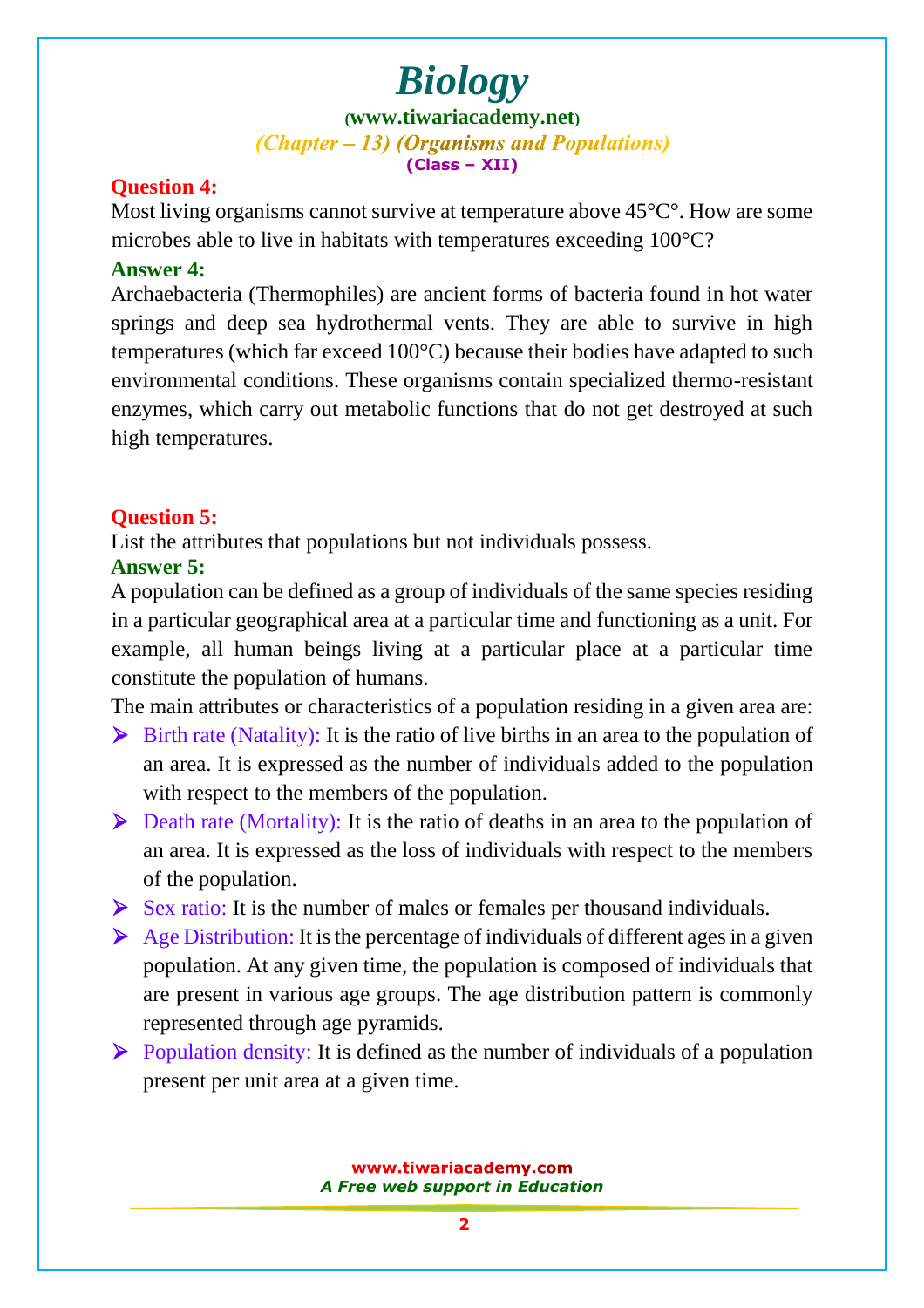**([www.tiwariacademy.net](http://www.tiwariacademy.net/))** (Chapter – 13) (Organisms and Populations)

**(Class – XII)**

## **Question 6:**

If a population growing exponentially double in size in 3 years, what is the intrinsic rate of increase (r) of the population?

## **Answer 6:**

A population grows exponentially if sufficient amounts of food resources are available to the individual. Its exponential growth can be calculated by the following integral form of the exponential growth equation:

$$
N_t = N_{\rm o} e^{rt}
$$

Where,

 $N_t$  = Population density after time *t*  $N<sub>O</sub>$  = Population density at time zero *r* = Intrinsic rate of natural increase *e* = Base of natural logarithms (2.71828) From [the above equation, we can](www.tiwariacademy.com) calculate the intrinsic rate of increase (r) of a population. Now, as per the question, Present population density  $=x$ Then, Population density after two years = *2x*  $t = 3$  years Substituting these values in the formula, we get:  $\Rightarrow$  2*x* = *x*  $e^{3r}$  $\Rightarrow$  2 =  $e^{3r}$ Applying log on both sides:  $\Rightarrow$  log 2 = 3r log *e*  $\Rightarrow \frac{\log 2}{3 \log e} = r$  $\Rightarrow \frac{\log 2}{3 \times 0.434} = r$  $\Rightarrow \frac{0.301}{3 \times 0.434} = r$  $\Rightarrow \frac{0.301}{1.302} = r$  $\Rightarrow$  0.2311=r

Hence, the intrinsic rate of increase for the above illustrated population is 0.2311.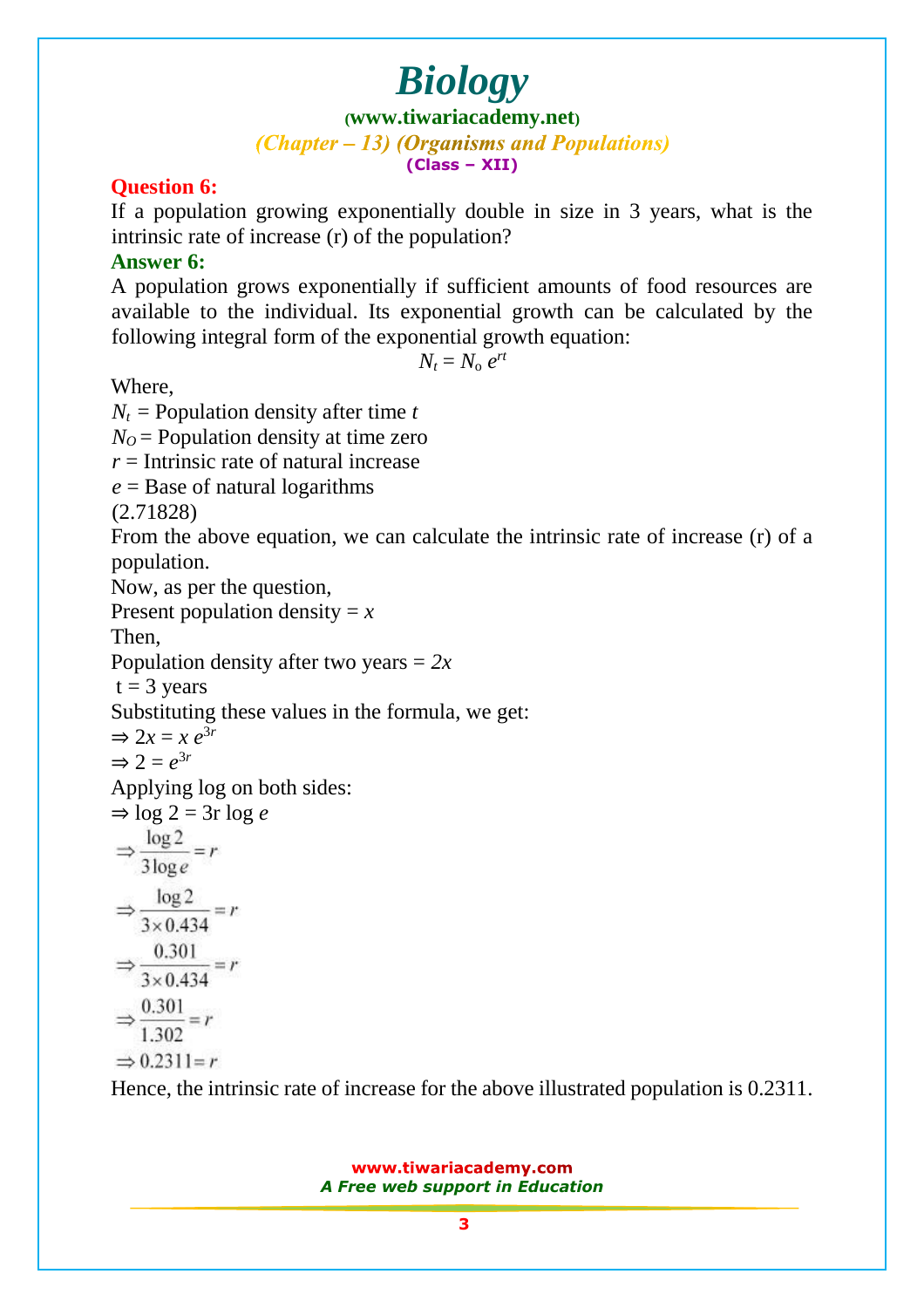## **([www.tiwariacademy.net](http://www.tiwariacademy.net/))**

(Chapter – 13) (Organisms and Populations) **(Class – XII)**

## **Question 7:**

Name important defence mechanisms in plants against herbivory. **Answer 7:**

Several plants have evolved various mechanisms both morphological and chemical to protect themselves against herbivory.

Morphological defence mechanisms:

- Cactus leaves (*Opuntia*) are modified into sharp spines (thorns) to deter herbivores from feeding on them.
- Sharp thorns along with leaves are present in *Acacia* to deter herbivores.
- $\triangleright$  In some plants, the margins of their leaves are spiny or have sharp edges that prevent herbivores from feeding on them.

## Chemical defence mechanisms:

- All parts of *Calotropis* weeds contain toxic cardiac glycosides, which can prove to be fatal if ingested by herbivores.
- Chemical substances such as nicotine, caffeine, quinine, and opium are produced in plants as a part of self-defence.

## **Question 8:**

An orchid plant is growing on the branch of mango tree. How do you describe this interaction between the orchid and the mango tree?

## **Answer 8:**

An orchid growing on the branch of a mango tree is an epiphyte. Epiphytes are plants growing on other plants which however, do not derive nutrition from them. Therefore, the relationship between a mango tree and an orchid is an example of commensalisms, where one species gets benefited while the other remains unaffected. In the above interaction, the orchid is benefited as it gets support while the mango tree remains unaffected.

## **Question 9:**

What is the ecolo[gical principle behind the biolo](www.tiwariacademy.com)gical control method of managing with pest insects?

## **Answer 9:**

The basis of various biological control methods is on the concept of predation. Predation is a biological interaction between the predator and the prey, whereby the predator feeds on the prey. Hence, the predators regulate the population of preys in a habitat, thereby helping in the management of pest insects.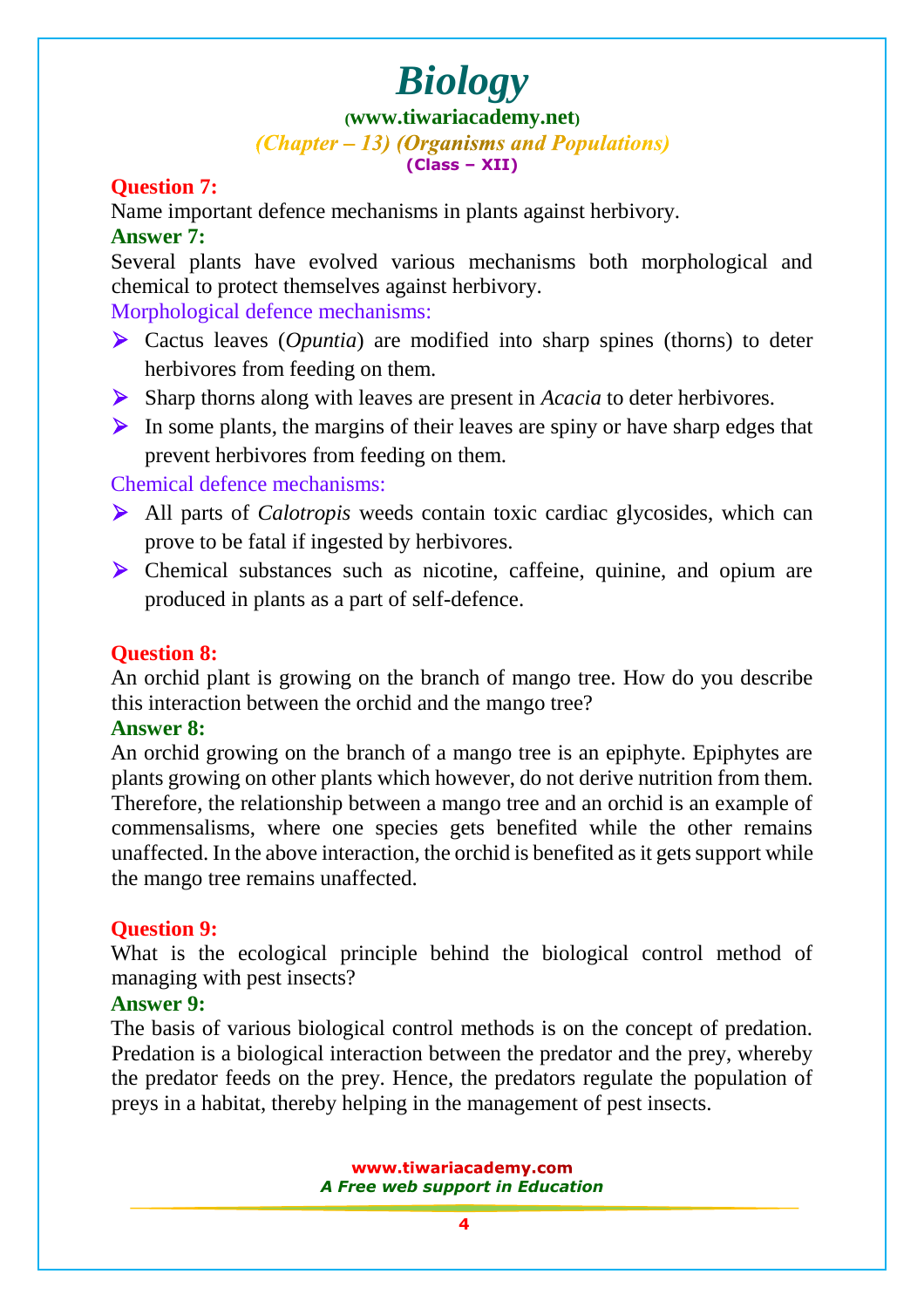**([www.tiwariacademy.net](http://www.tiwariacademy.net/))**

(Chapter – 13) (Organisms and Populations) **(Class – XII)**

## **Question 10:**

Distinguish between the following:

- **(a)** Hibernation and Aestivation
- **(b)** Ectotherms and Endotherms

## **Answer 10:**

**(a)** Hibernation and Aestivation

| $\mathbf{u}_t$ and $\mathbf{u}_t$ and $\mathbf{u}_t$ and $\mathbf{u}_t$ |                                                                                                             |                |                                                                                                                     |  |  |  |  |
|-------------------------------------------------------------------------|-------------------------------------------------------------------------------------------------------------|----------------|---------------------------------------------------------------------------------------------------------------------|--|--|--|--|
| <b>Hibernation</b>                                                      |                                                                                                             |                | <b>Aestivation</b>                                                                                                  |  |  |  |  |
| 1.                                                                      | Hibernation is a state of reduced<br>activity in some organisms to<br>escape cold winter conditions.        | 1.             | Aestivation is a state of reduced<br>activity in some organisms to<br>escape desiccation due to heat in<br>summers. |  |  |  |  |
| 2.                                                                      | Bears and squirrels inhabiting<br>cold regions are examples of<br>animals that hibernate during<br>winters. | 2.             | Fishes and snails are examples of<br>organisms aestivating<br>during<br>summers.                                    |  |  |  |  |
| (b) Ectotherms and Endotherms                                           |                                                                                                             |                |                                                                                                                     |  |  |  |  |
| <b>Ectotherms</b>                                                       |                                                                                                             |                | <b>Endotherms</b>                                                                                                   |  |  |  |  |
| 1.                                                                      | Ectotherms are cold blooded<br>animals. Their temperature varies<br>with their surroundings.                | $\mathbf{1}$ . | Endotherms are warm blooded<br>animals.<br>They<br>maintain<br><sub>a</sub><br>constant body temperature.           |  |  |  |  |

|                                                                 | and the contract of the contract of the contract of the contract of the contract of the contract of the contract of |  |
|-----------------------------------------------------------------|---------------------------------------------------------------------------------------------------------------------|--|
| 2. Fishes, amphibians, and reptiles are 2 Birds and mammals are |                                                                                                                     |  |
| ectothermal animals.                                            | endothermal animals.                                                                                                |  |

## **Question 11:**

Write a short note on

- **(a)** Adaptations of desert plants and animals
- **(b)** Adaptations of plants to water scarcity
- **(c)** Behavioural adaptations in animals
- **(d)** Importance of light to plants
- **(e)** Effect of temperature or water scarcity and the adaptations of animals.

## **Answer 11:**

**(a)** Adaptations of desert plants and animals

## *Adaptations of desert plants*

Plants found in deserts are well adapted to cope with harsh desert conditions such as water scarcity and scorching heat. Plants have an extensive root system to tap underground water. They bear thick cuticles and sunken stomata on the surface of their leaves to reduce transpiration. In *Opuntia,* the leaves are entirely modified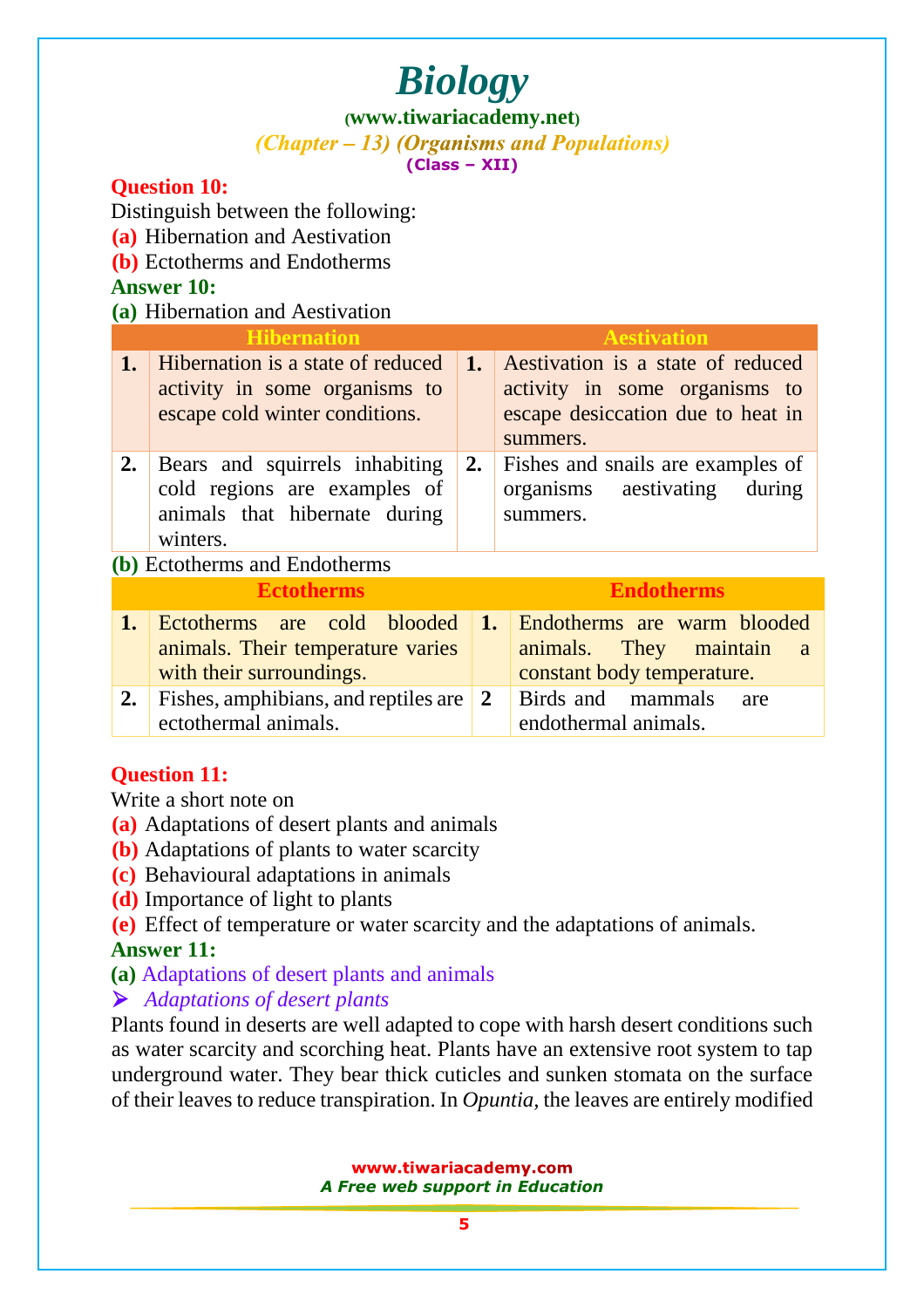#### **([www.tiwariacademy.net](http://www.tiwariacademy.net/))**

#### (Chapter – 13) (Organisms and Populations)

#### **(Class – XII)**

into spines and photosynthesis is carried out by green stems. Desert plants have special pathways to synthesize food, called CAM  $(C_4$  pathway). It enables the stomata to remain closed during the day to reduce the loss of water through transpiration.

#### *Adaptations of desert animals*

Animals found in deserts such as desert kangaroo rats, lizards, snakes, etc. are well adapted to their habitat. The kangaroo rat found in the deserts of Arizona never drinks water in its life. It has the ability to concentrate its urine to conserve water. Desert lizards and snakes bask in the sun during early morning and burrow themselves in the sand during afternoons to escape the heat of the day. These adaptations occur in desert animals to prevent the loss of water.

#### **(b)** Adaptations of plants to water scarcity

Plants found in deser[ts are well adapted to cope with water sca](www.tiwariacademy.com)rcity and scorching heat of the desert. Plants have an extensive root system to tap underground water. They bear thick cuticles and sunken stomata on the surface of their leaves to reduce transpiration. In *Opuntia,* the leaves are modified into spines and the process of photosynthesis is carried out by green stems. Desert plants have special pathways to synthesize food, called CAM  $(C_4$  pathway). It enables their stomata to remain closed during the day to reduce water loss by transpiration.

#### **(c)** Behavioural adaptations in animals

Certain organisms are affected by temperature variations. These organisms undergo adaptations such as hibernation, aestivation, migration, etc. to escape environmental stress to suit their natural habitat. These adaptations in the behaviour of an organism are called behavioural adaptations. For example, ectothermal animals and certain endotherms exhibit behavioral adaptations.

Ectotherms are cold blooded animals such as fish, amphibians, reptiles, etc. Their temperature varies with their surroundings. For example, the desert lizard basks in the sun during early hours when the temperature is quite low. However, as the temperature begins to rise, the lizard burrows itself inside the sand to escape the scorching sun. Similar burrowing strategies are exhibited by other desert animals. Certain endotherms (warm-blooded animals) such as birds and mammals escape cold and hot weather conditions by hibernating during winters and aestivating during summers. They hide themselves in shelters such as caves, burrows, etc. to protect against temperature variations.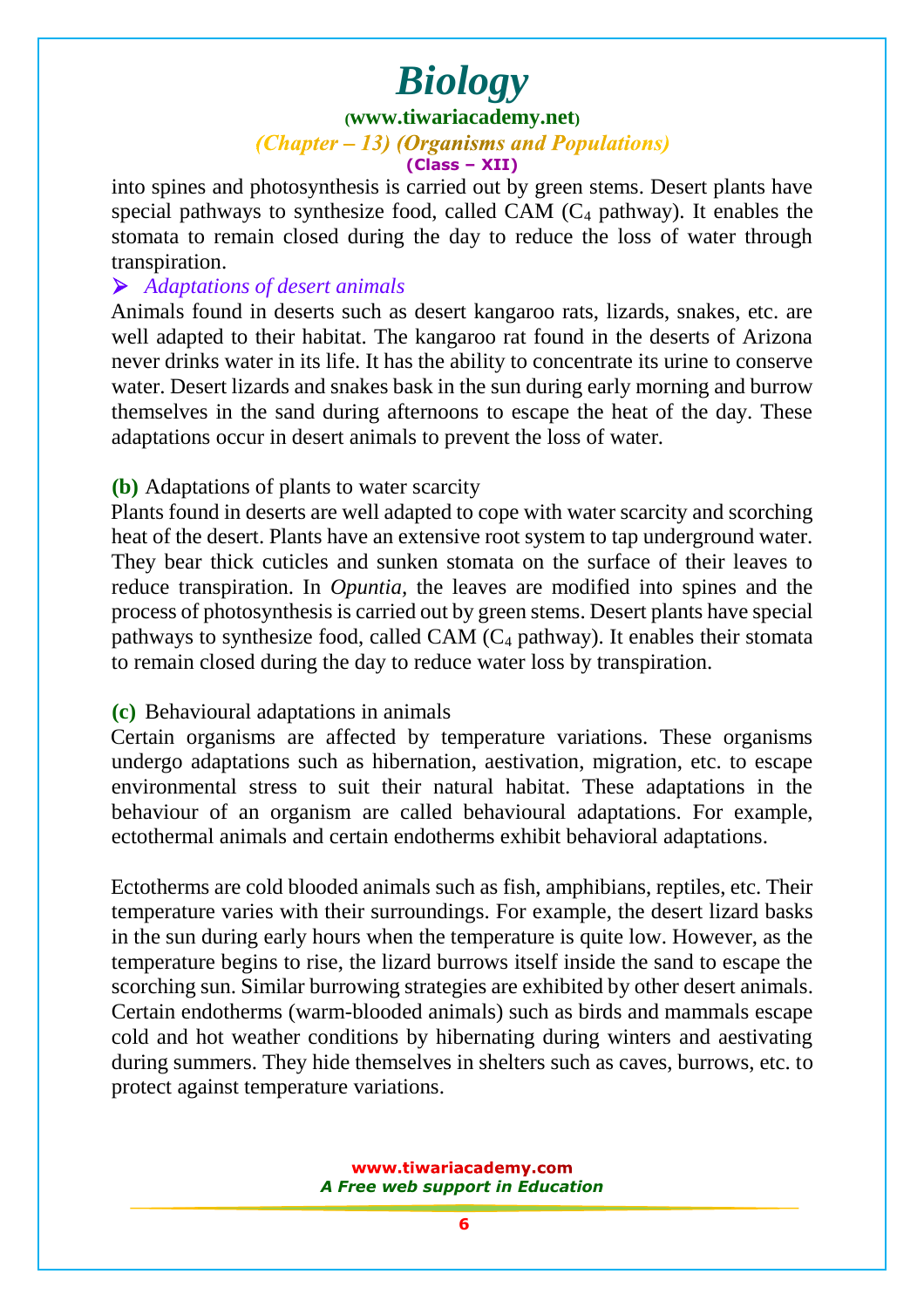## *Biology* **([www.tiwariacademy.net](http://www.tiwariacademy.net/))** (Chapter – 13) (Organisms and Populations) **(Class – XII)**

**(d)** Importance of light to plants

Sunlight acts as the ultimate source of energy for plants. Plants are autotrophic organisms, which need light for carrying out the process of photosynthesis. Light also plays an important role in generating photoperiodic responses occurring in plants. Plants respond to changes in intensity of light during various seasons to meet their photoperiodic requirements for flowering. Light also plays an important role in aquatic habitats for vertical distribution of plants in the sea.

**(e)** Effects of temperature or water scarcity and the adaptations of animals.

Temperature is the most important ecological factor. Average temperature on the Earth varies from one place to another. These variations in temperature affect the distribution of animals on the Earth. Animals that can tolerate a wide range of temperature are called eurythermals. Those which can tolerate a narrow range of temperature are call[ed stenothermal animals. Anima](www.tiwariacademy.com)ls also undergo adaptations to suit their natural habitats. For example, animals found in colder areas have shorter ears and limbs that prevent the loss of heat from their body. Also, animals found in Polar regions have thick layers of fat below their skin and thick coats of fur to prevent the loss of heat.

Some organisms exhibit various behavioural changes to suit their natural habitat. These adaptations present in the behaviour of an organism to escape environmental stresses are called behavioural adaptations. For example, desert lizards are ectotherms. This means that they do not have a temperature regulatory mechanism to escape temperature variations. These lizards bask in the sun during early hours when the temperature is quite low. As the temperature begins to increase, the lizard burrows itself inside the sand to escape the scorching sun. Similar burrowing strategy is seen in other desert animals.

Water scarcity is another factor that forces animals to undergo certain adaptations to suit their natural habitat. Animals found in deserts such as desert kangaroo rats, lizards, snakes, etc. are well adapted to stay in their habitat. The kangaroo rat found in the deserts of Arizona never drinks water in its life. It has the ability to concentrate its urine to conserve water. Desert lizards and snakes bask in the sun during early morning and burrow in the sand as the temperature rises to escape the heat of the day. Such adaptations can be seen to prevent the loss of water.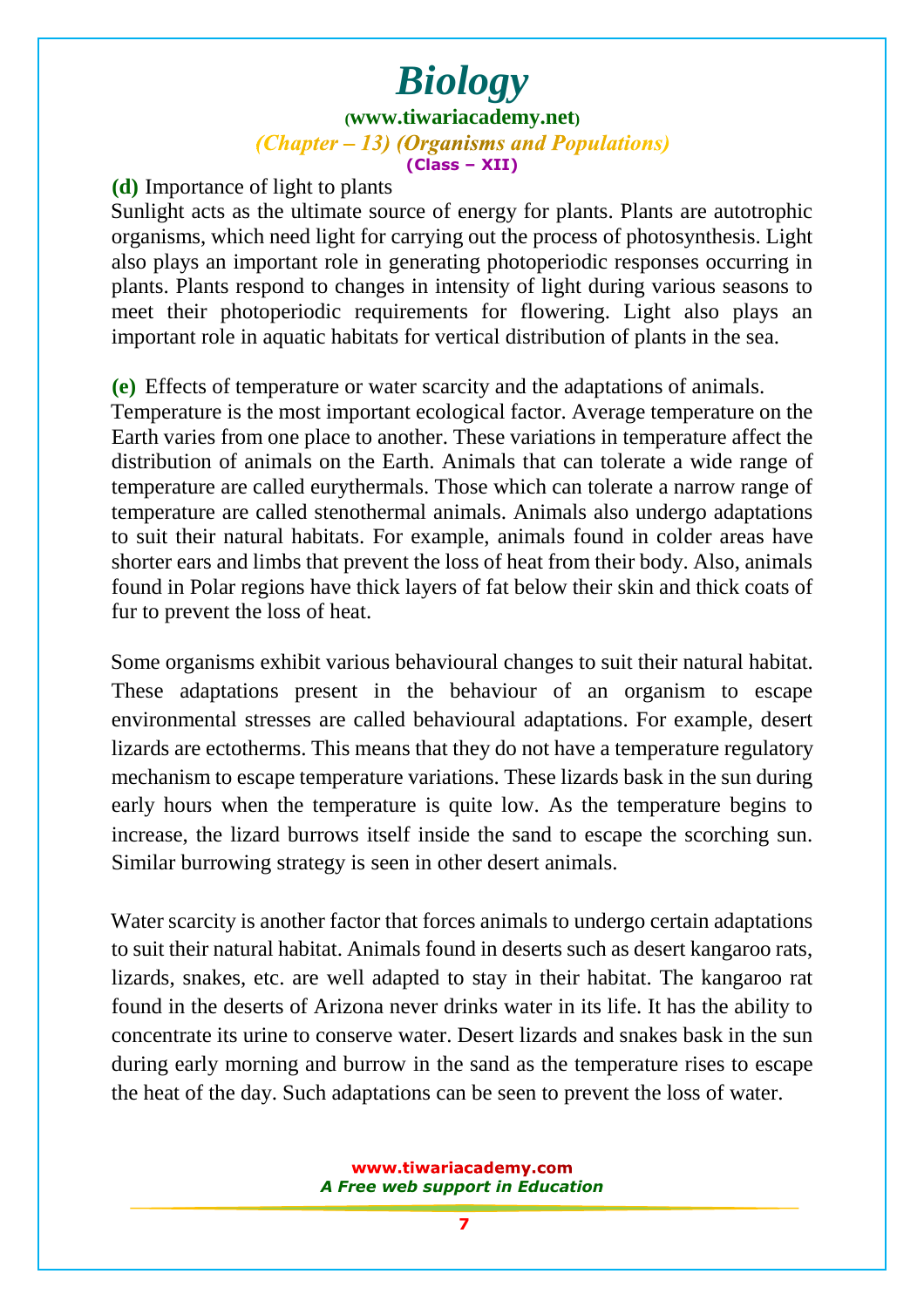#### **([www.tiwariacademy.net](http://www.tiwariacademy.net/))** (Chapter – 13) (Organisms and Populations) **(Class – XII)**

#### **Question 12:**

Define decomposition and describe the processes and products of decomposition. **Answer 12:**

Decomposition is the process that involves the breakdown of complex organic matter or biomass from the body of dead plants and animals with the help of decomposers into inorganic raw materials such as carbon dioxide, water, and other nutrients. The various processes involved in decomposition are as follows:

**Example 1** Fragmentation: It is the first step in the process of decomposition. It involves the breakdown of detritus into smaller pieces by the action of detritivores such as earthworms.

Eeaching: It is a process where the water soluble nutrients go down into the soil layers and get locked as unavailable salts.

ightharpoonup Catabolism: It is a process in which bacteria and fungi degrade detritus through various enzymes into smaller pieces.

 $\blacktriangleright$  Humification: The next step is humification which leads to the formation of a darkcoloured colloidal substance called humus, which acts as reservoir of nutrients for plants.

 Mineralization: The humus is further degraded by the action of microbes, which finally leads to the release of inorganic nutrients into the soil. This process of releasing inorganic nutrients from the humus is known as mineralization.

Decomposition produces a dark coloured, nutrient-rich substance called humus. Humus finally degrades and releases inorganic raw materials such as  $CO<sub>2</sub>$ , water, and other nutrient in the soil.

## **Question 13:**

Give an example for:

**(a)** An endothermic animal

**(b)** An ectothermic animal

**(c)** An organism of benthic zone

## **Answer 13:**

**(a)** Endothermic animal: Birds such as crows, sparrows, pigeons, cranes, etc. and mammals such as bears, cows, rats, rabbits, etc. are endothermic animals.

**(b)** Ectothermic animal: Fishes such as sharks, amphibians such as frogs, and reptiles such as tortoise, snakes, and lizards are ectothermic animals.

**(c)** Organism of benthic zone: Decomposing bacteria is an example of an organism found in the benthic zone of a water body.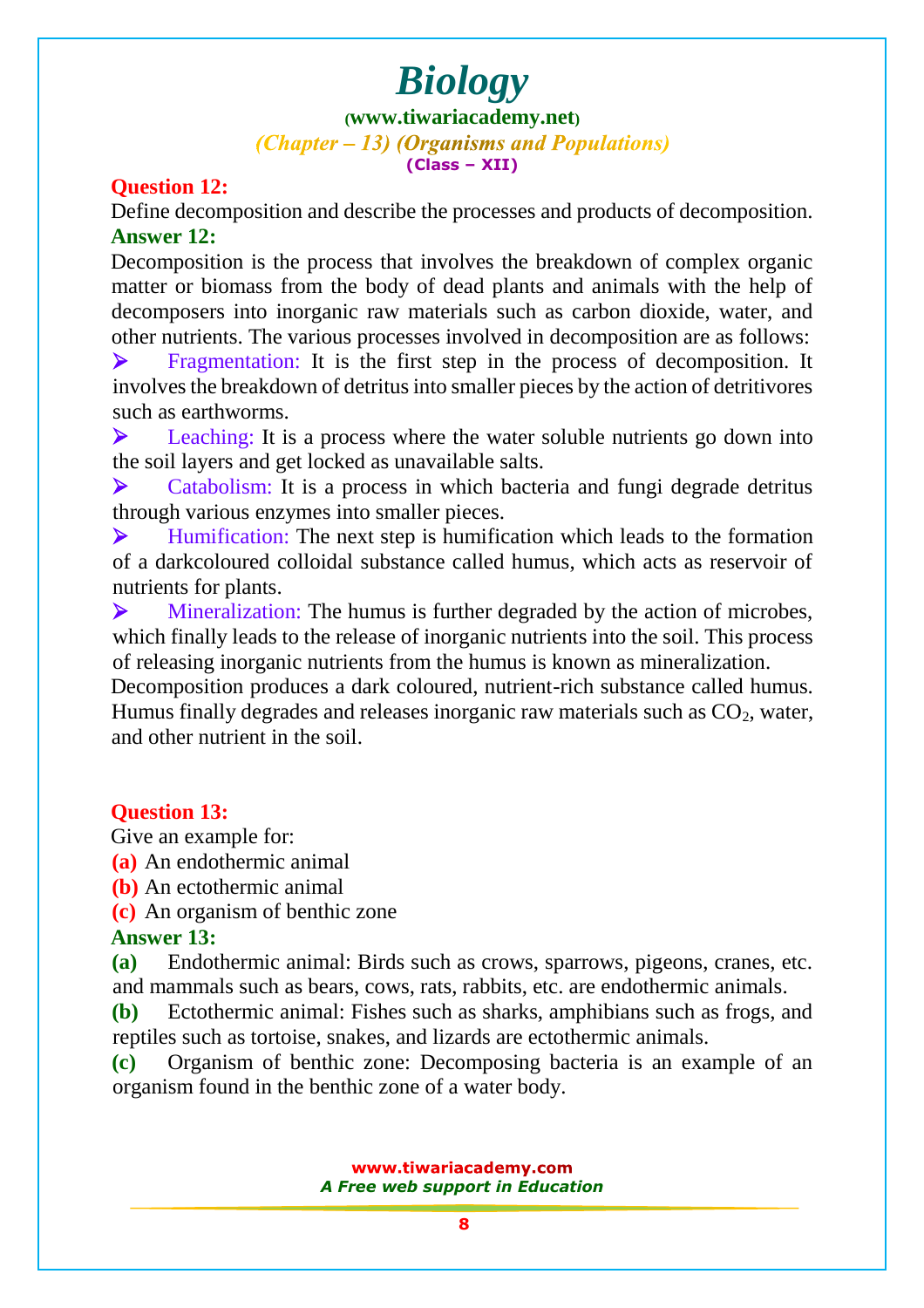**([www.tiwariacademy.net](http://www.tiwariacademy.net/))** (Chapter – 13) (Organisms and Populations) **(Class – XII)**

## **Question 14:**

Define population and community.

#### **Answer 14:**

## Population:

A population can be defined as a group of individuals of the same species residing in a particular geographical area at a particular time and functioning as a unit. For example, all human beings living at a particular place at a particular time constitute the population of humans.

## Community:

A community is defined as a group of individuals of different species, living within a certain geographical area. Such individuals can be similar or dissimilar, but cannot reproduce with the members of other species.

## **Question 15:**

Define the following terms and give one example for each:

- **(a)** Commensalism
- **(b)** Parasitism
- **(c)** Camouflage
- **(d)** Mutualism
- **(e)** Interspecific competition

## **Answer 15:**

**(a)** Commensalism: Commensalism is an interaction between two species in which one species gets benefited while the other remains unaffected. An orchid growing on the branches of a mango tree and barnacles attached to the body of whales are examples of commensalisms.

**(b)** Parasitism: It is an interaction between two species in which one species (usually smaller) gets positively affected, while the other species (usually larger) is negatively affected. An example of this is liver fluke. Liver fluke is a parasite that lives inside the liver of the host body and derives nutrition from it. Hence, the parasite is benefited as it d[erives nutritio](www.tiwariacademy.com)n from the host, while the host is negatively affected as the parasite reduces the host fitness, making its body weak. **(c)** Camouflage: It is a strategy adapted by prey species to escape their predators. Organisms are cryptically coloured so that they can easily mingle in their surroundings and escape their predators. Many species of frogs and insects camouflage in their surroundings and escape their predators.

**(d)** Mutualism: It is an interaction between two species in which both species involved are benefited. For example, lichens show a mutual symbiotic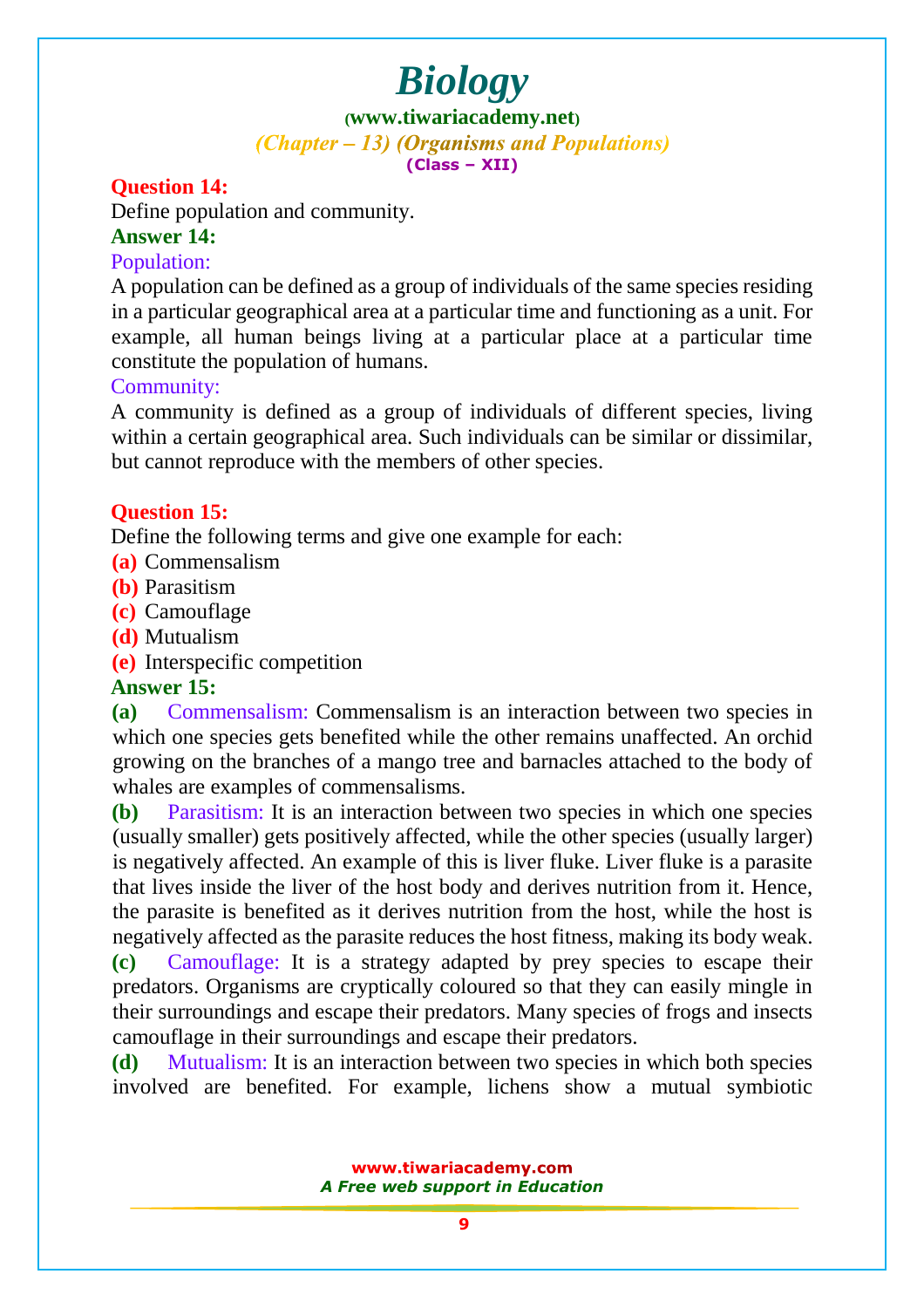## **([www.tiwariacademy.net](http://www.tiwariacademy.net/))**

#### (Chapter – 13) (Organisms and Populations)

**(Class – XII)**

relationship between fungi and blue green algae, where both are equally benefited from each other.

**(e)** Interspecific competition: It is an interaction between individuals of different species where both species get negatively affected. For example, the competition between flamingos and resident fishes in South American lakes for common food resources i.e., zooplankton.

## **Question 16:**

With the help of suitable diagram describe the logistic population growth curve. **Answer 16:**

The logistic population growth curve is commonly observed in yeast cells that are grown under laboratory conditions. It includes five phases: the lag phase, positive acceleration phase, exponential phase, negative acceleration phase, and stationary phase.

**Example 1** Lag phase: Initially, the population of the yeast cell is very small. This is because of the limited resou[rce present in th](www.tiwariacademy.com)e habitat.

 *Positive acceleration phase:* During this phase, the yeast cell adapts to the new environment and starts increasing its population. However, at the beginning of this phase, the growth of the cell is very limited.

 *Exponential phase:* During this phase, the population of the yeast cell increases suddenly due to rapid growth. The population grows exponentially due to the availability of sufficient food resources, constant environment, and the absence of any interspecific competition. As a result, the curve rises steeply upwards.

 *Negative acceleration phase:* During this phase, the environmental resistance increases and the growth rate of the population decreases. This occurs due to an increased competition among the yeast cells for food and shelter.

 *Stationary phase:* During this phase, the population becomes stable. The number of cells produced in a population equals the number of cells that die. Also, the population of the species is said to have reached nature's carrying-capacity in its habitat.



A Verhulst − pearl logistic curve is also known as an S-shaped growth curve.